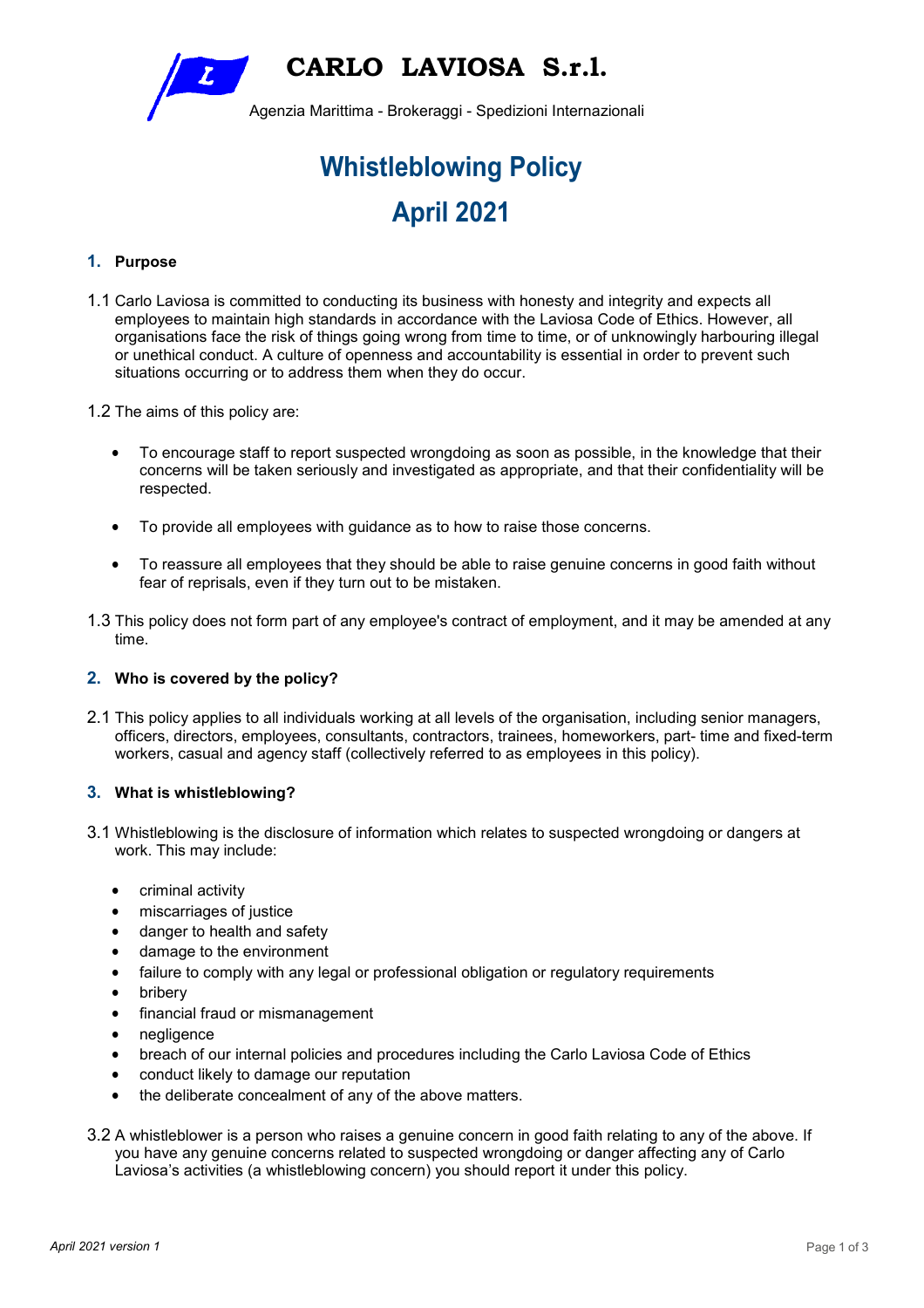

**CARLO LAVIOSA S.r.l.** 

Agenzia Marittima - Brokeraggi - Spedizioni Internazionali

- 3.3 This policy should not be used for complaints relating to your own personal circumstances, such as the way you have been treated at work. In those cases, you should use the grievance procedure in place in your organisation.
- 3.4 If you are uncertain whether something is within the scope of this policy you should seek advice from the Carlo Laviosa Compliance Team, the contact details of which are at the end of this policy.

## **4. Raising a whistleblowing concern**

- 4.1 In many cases you will be able to raise any concerns with your direct manager. You may tell them in person or put the matter in writing if you prefer. They may be able to agree a way of resolving your concern quickly and effectively. In some cases, they may refer the matter to the Laviosa Supervisory Boady.
- 4.2 However, where the matter is more serious, or you feel that your line manager has not addressed your concern, or you prefer not to raise it with them for any reason, you should contact the Laviosa Supervisory Board. Contact details are set out at the end of this policy.

# **5. Confidentiality**

- 5.1 It is Carlo Laviosa's intention that employees will feel able to voice whistleblowing concerns openly under this policy. However, if you want to raise your concern confidentially, every effort to keep your identity secret will be made. If it is necessary for anyone investigating your concern to know your identity, this will be discussed with you.
- 5.2 Employees are not encouraged to make disclosures anonymously. Proper investigation may be more difficult or impossible if further information cannot be obtained from you. It is also more difficult to establish whether any allegations are credible and have been made in good faith. Whistleblowers who are concerned about possible reprisals if their identity is revealed should come forward to the Laviosa Supervisory Board and appropriate measures can then be taken to preserve confidentiality.

## **6. External disclosures**

- 6.1 The aim of this policy is to provide an internal mechanism for reporting, investigating and remedying any wrongdoing in the workplace. In most cases you should not find it necessary to alert anyone externally.
- 6.2 The law recognises that in some circumstances it may be appropriate for you to report your concerns to an external body such as a regulator. It will very rarely if ever be appropriate to alert the media. Employees are strongly encouraged to seek advice before reporting a concern to anyone external.
- 6.3 Whistleblowing concerns usually relate to the conduct of Carlo Laviosa employees, but they may sometimes relate to the actions of a third party, such as a customer, supplier or service provider. The law in many countries allows you to raise a concern in good faith with a third party, where you reasonably believe it relates mainly to their actions or something that is legally their responsibility. However, you are encouraged to report such concerns internally first. You should contact your line manager or the Laviosa Supervisory Board for guidance.